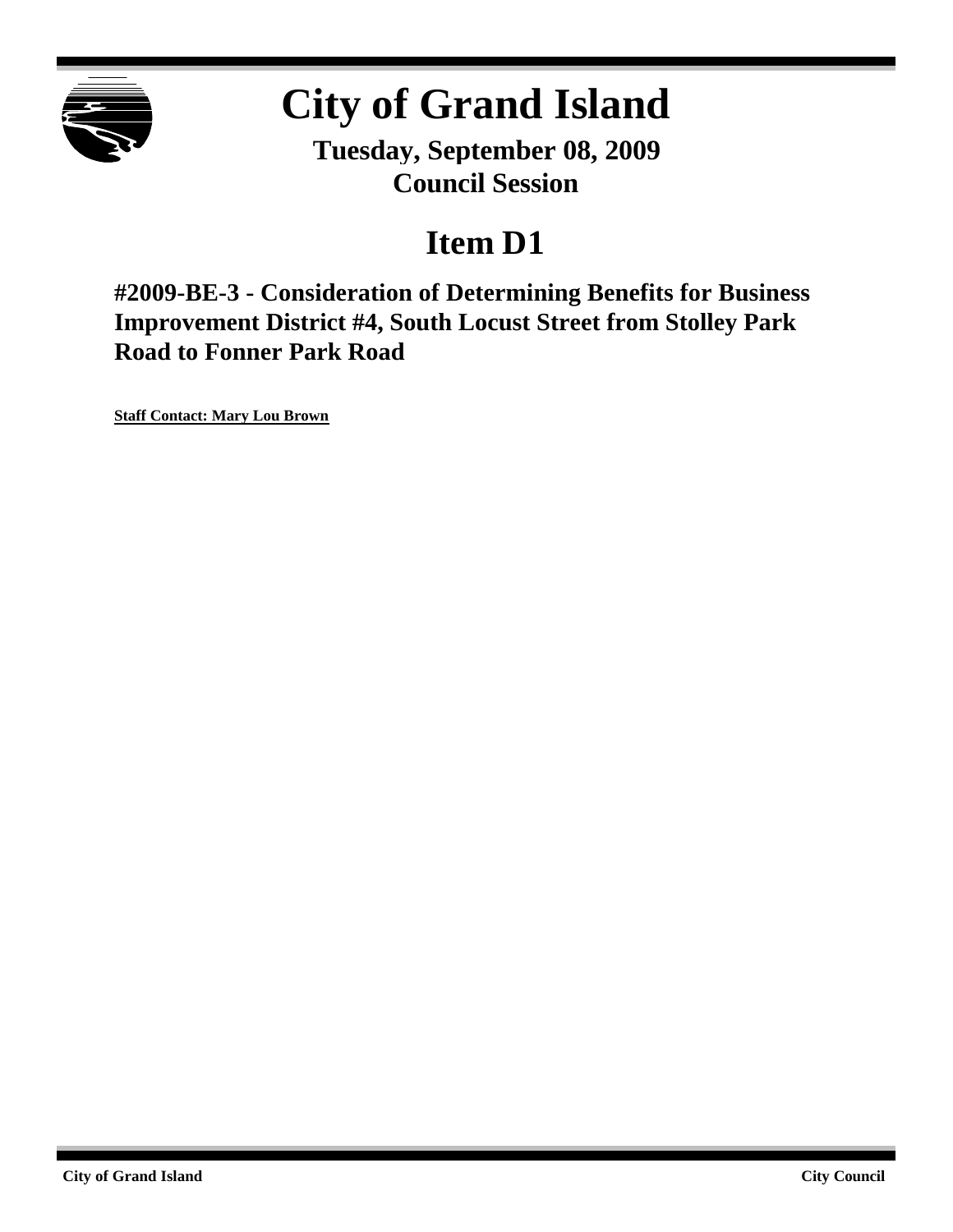## **Council Agenda Memo**

| From:                          | Mary Lou Brown, Finance Director                                                                                                                                |  |
|--------------------------------|-----------------------------------------------------------------------------------------------------------------------------------------------------------------|--|
| <b>Meeting:</b>                | September 8, 2009                                                                                                                                               |  |
| Subject:                       | Determining Benefits for Business Improvement District<br>No.4, South Locust Street from Stolley Park Road to<br>Fonner Park Road and Approving the Assessments |  |
| <b>Item <math>\#</math>'s:</b> | $D-1 & E-5$                                                                                                                                                     |  |
| $Presenter(s):$                | Mary Lou Brown, Finance Director                                                                                                                                |  |

#### **Background**

In July 2002, the city Council adopted Ordinance No. 8751 creating Business Improvement District No. 4, South Locust Street, Stolley Park Road to Fonner Park Road. The 2009-2010 Budget, as approved by Council, provides for special assessments in the amount of \$5.30 per front footage for a total of \$26,234 for the 4,950 front footage.

#### **Discussion**

The City Council, in its capacity as the Board of Equalization, is required to determine the benefits of the District and take action on the assessments as provided for in the associated Ordinance.

### **Alternatives**

It appears that the Council has the following alternatives concerning the issue at hand. The Council may:

- 1. Approve the bene fits for the District and related assessments.
- 2. Deny the benefits and assessments.

### **Recommendation**

City Administration recommends that the Council approve the benefits of Business Improvement District No. 4 and related assessments.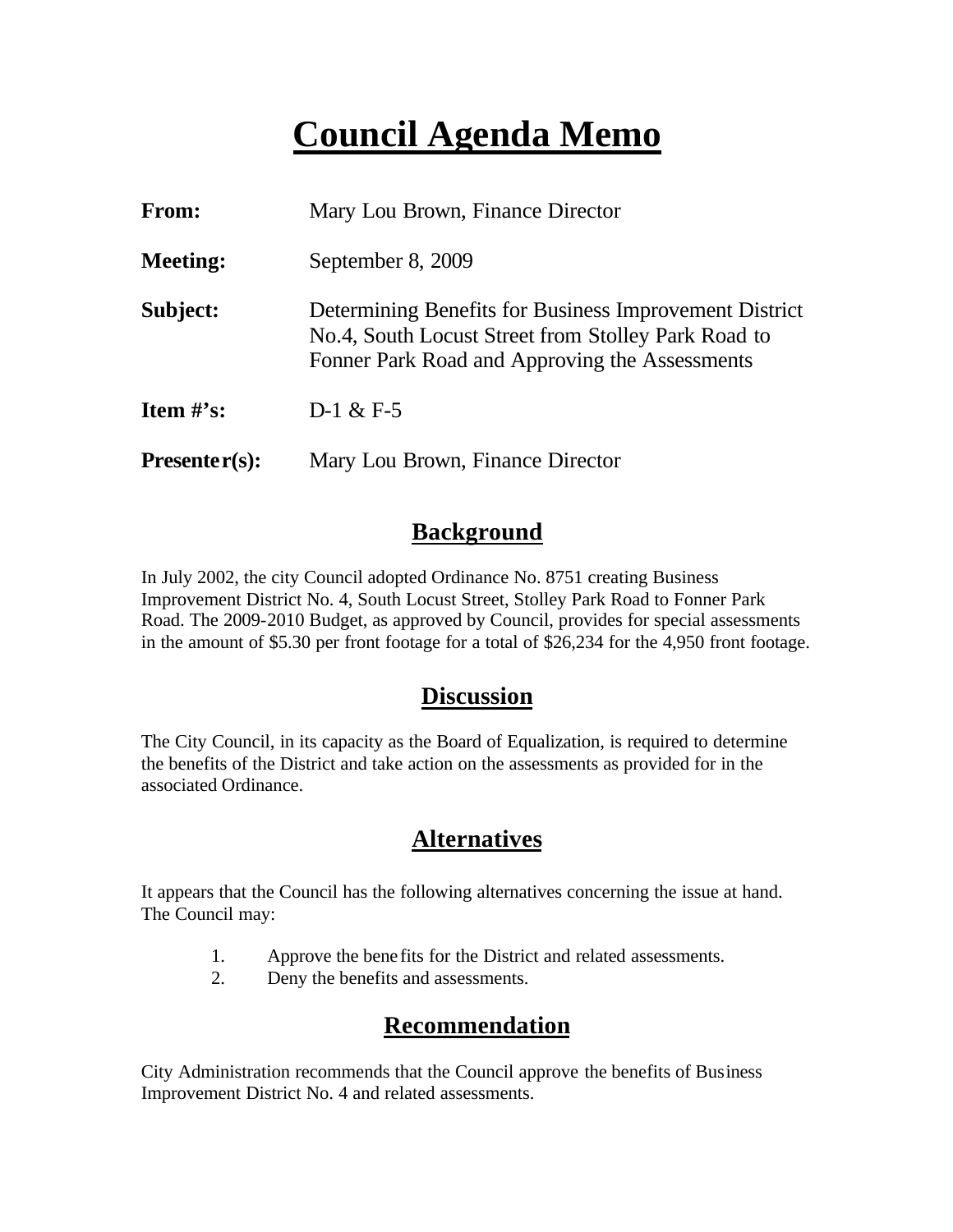## **Sample Motion**

**Board of Equalization:** Move to approve the benefits accruing to Business Improvement District No. 4 as presented.

**Ordinance:** Move to approve the assessments as provided for in the related Ordinance.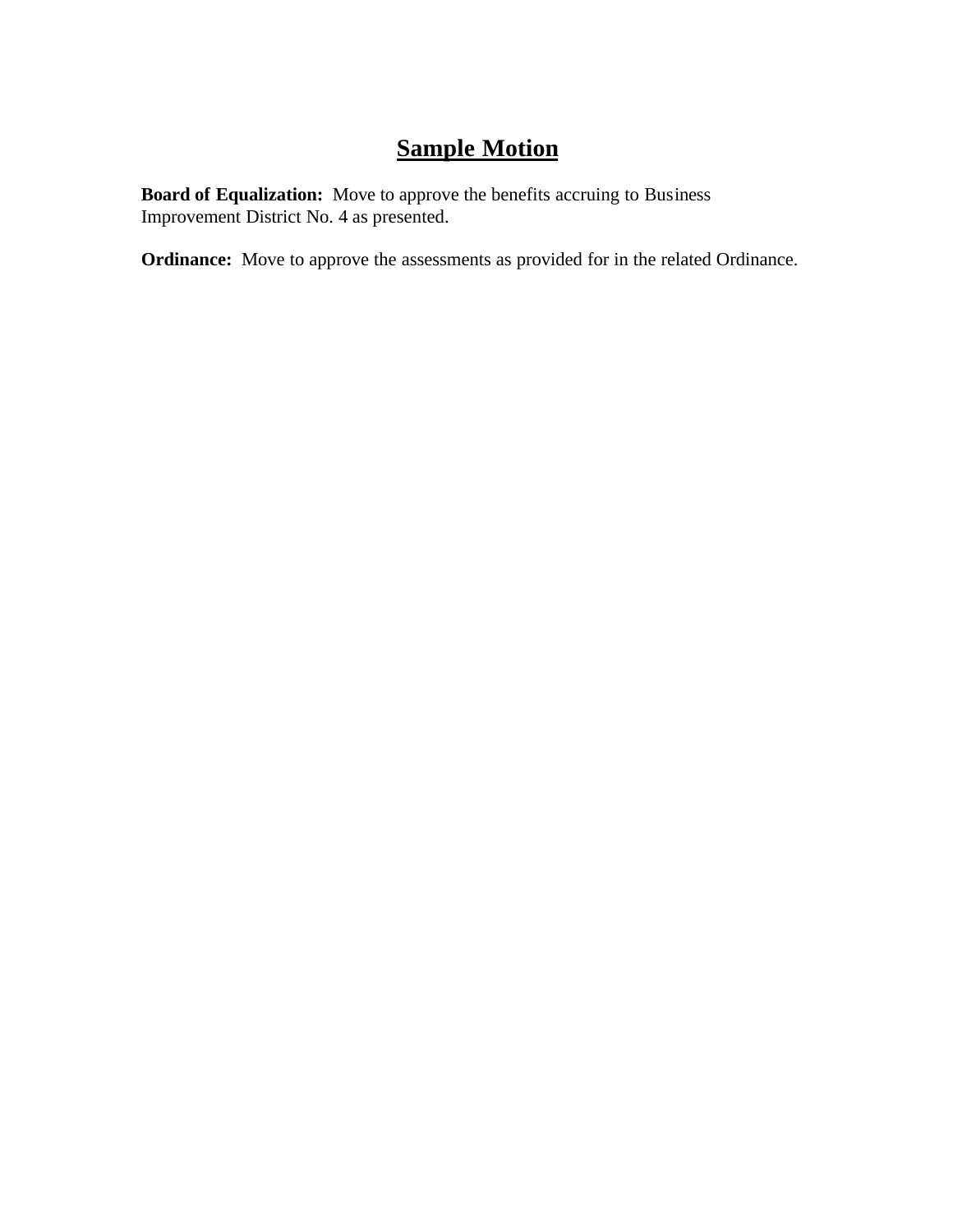#### R E S O L U T I O N 2009-BE-3

BE IT RESOLVED BY THE MAYOR AND COUNCIL OF THE CITY OF GRAND ISLAND, NEBRASKA, sitting as a Board of Equalization for Business Improvement District No. 4, after due notice having been given thereof, that we find and adjudge:

That the benefits accruing to the real estate in such district to be the total sum of \$26,233.69; and

#### Such benefits are equal and uniform; and

According to the equivalent frontage of the respective lots, tracts, and real estate within such Business Improvement District No. 4, such benefits are the sums set opposite the several descriptions as follows:

| Name                                            | Description                                                            | Assessment         |
|-------------------------------------------------|------------------------------------------------------------------------|--------------------|
| Westerby/Michael J & Mandy                      | Janisch Sub Pt Lt 1                                                    | 635.79             |
| McDermott/Niels C                               | Brownell Sub Xc .0051 Ac To Row Lt 1 Xc<br>E 10'                       | 264.89             |
| Wiltgen Corp II                                 | Kirkpatrick Sub Lt 5                                                   | 373.92             |
| Wiltgen Corp II                                 | Kirkpatrick Sub Lt 6                                                   | 368.30             |
| Giomaha LLC                                     | Labelindo Second Sub Pt Lt 1 Xc 18.3 Ft To<br>City                     | 1,481.77           |
| Zana/James Scott                                | R & R Sub Pt Lt 1<br>Pleasant Home Sub Xc City E 1/2 Of S 1/2          | 745.82             |
| Fontenelle Oil Co #210                          | Blk 9                                                                  | 744.01             |
| <b>Locust Street LLC</b><br>M & W Investment Co | Pleasant Home Sub Xc City Blk 16<br>Roepke Sub Pt Lt 2 & Pt Lt 1       | 1,481.62<br>818.00 |
| M & W Investments Co                            | Roepke Second Sub Pt Lt 1                                              | 241.15             |
| <b>Edwards Building Corp</b>                    | Fonner Sub Lt 1 Xc City                                                | 794.68             |
| <b>Grand Island Associates LLC</b>              | Fonner Fourth Sub Lt 1                                                 | 2,596.74           |
| 5500 L Street Properties Co                     | Fonner Second Sub Xc City Lt 5                                         | 1,059.26           |
| 5500 L Street Properties Co                     | Fonner Second Sub Xc City Lt 6                                         | 2,120.80           |
| Three Circle Irrigation Inc                     | Fonner Third Sub Pt Lt 1 & Pt Lt 3                                     | 1,801.10           |
| <b>Edwards Building Corp</b>                    | Fonner Third Sub Replatted Pt Lt 3                                     | 742.00             |
| Staab/Kenneth W & Rose Mary                     | Miscellaneous Tracts 21-11-9 Xc To City<br>52' X 257' Pt Se 1/4 Se 1/4 | 275.49             |